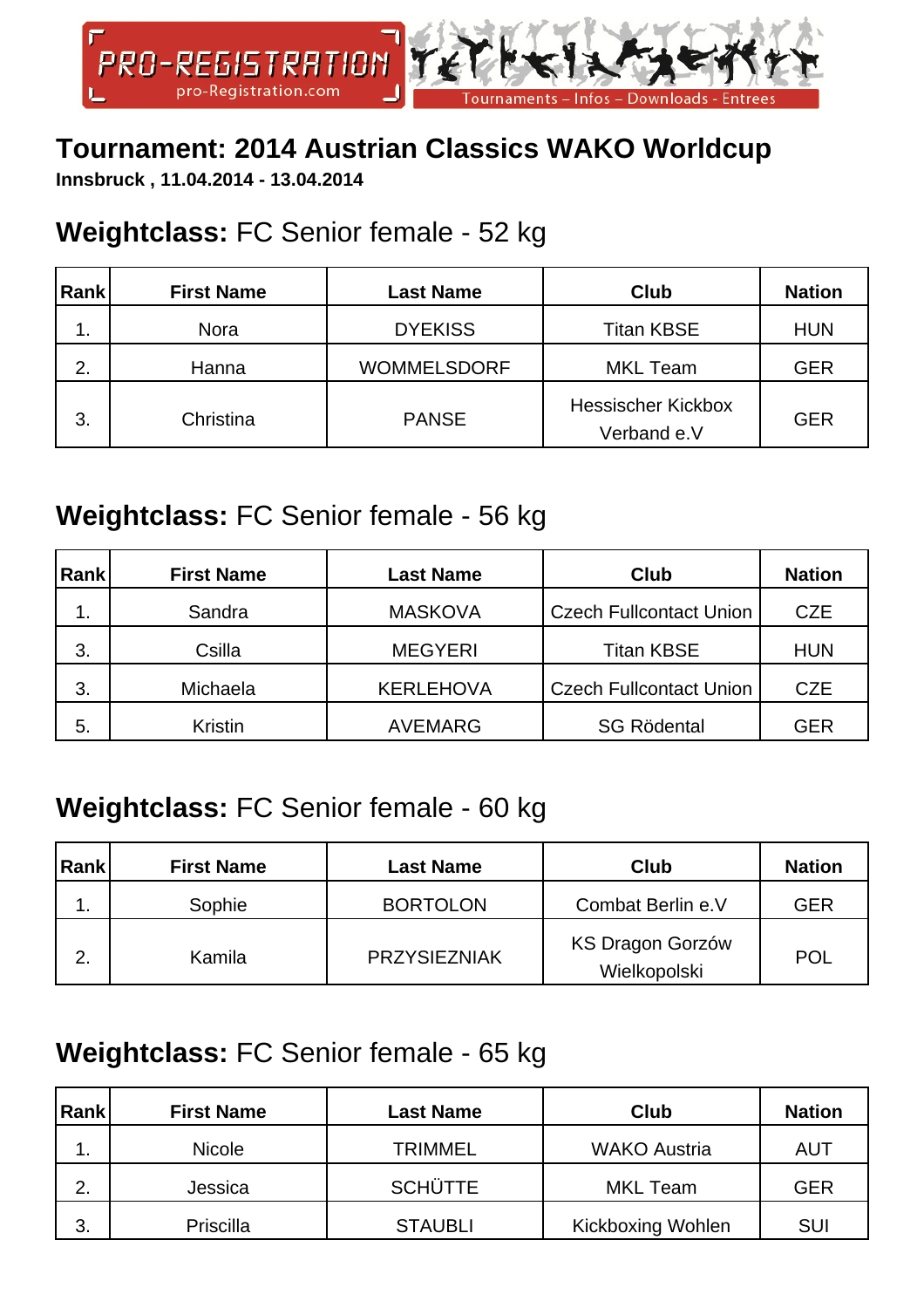| NKOWSKA<br>J.<br>_______________________ |
|------------------------------------------|
|------------------------------------------|

#### **Weightclass:** FC Senior female - 70 kg

| Rank | <b>First Name</b> | <b>Last Name</b>  | <b>Club</b>                           | <b>Nation</b> |
|------|-------------------|-------------------|---------------------------------------|---------------|
| 1.   | Claudia           | <b>KIONTKE</b>    | <b>MKL Team</b>                       | <b>GER</b>    |
| 2.   | Tereza            | <b>DUSKOVA</b>    | <b>Czech Kickboxing</b><br>Federation | <b>CZE</b>    |
| 3.   | Agnieszka         | <b>WISNIEWSKA</b> | KS X Fight                            | <b>POL</b>    |
| 3.   | Laura             | <b>ZEITZ</b>      | TV 1843 Treuen e.V.                   | GER           |

#### **Weightclass:** FC Senior female + 70 kg

| Rank    | <b>First Name</b> | <b>Last Name</b> | Club                                  | <b>Nation</b> |
|---------|-------------------|------------------|---------------------------------------|---------------|
|         | <b>Martina</b>    | <b>PTACKOVA</b>  | <b>Czech Kickboxing</b><br>Federation | <b>CZE</b>    |
| ⌒<br>۷. | Daniela           | <b>PLANK</b>     | <b>TSV Lichtenberg</b>                | GER           |

### **Weightclass:** FC Senior male - 57 kg

| Rank | <b>First Name</b> | <b>Last Name</b> | <b>Club</b>          | <b>Nation</b> |
|------|-------------------|------------------|----------------------|---------------|
| . .  | Wojciech          | <b>PERYT</b>     | <b>Czerwony Smok</b> | <b>POL</b>    |
| 2.   | Tugay             | <b>GÜNER</b>     | MKL Team             | <b>GER</b>    |
| 3.   | Soma              | <b>SEBESTYÉN</b> | Lajo-S-port Team SE  | <b>HUN</b>    |

#### **Weightclass:** FC Senior male - 63,5 kg

| <b>Rank</b> | <b>First Name</b> | <b>Last Name</b> | <b>Club</b>          | <b>Nation</b> |
|-------------|-------------------|------------------|----------------------|---------------|
| 1.          | Gabor             | <b>GORBICS</b>   | <b>Titan KBSE</b>    | <b>HUN</b>    |
| 2.          | Aleksandr         | <b>POTAPOV</b>   | <b>Russian Team</b>  | <b>RUS</b>    |
| 3.          | Kian              | <b>GOLPIRA</b>   | <b>KBV Erding</b>    | <b>GER</b>    |
| 3.          | Damian            | <b>LAWNICZAK</b> | <b>Czerwony Smok</b> | <b>POL</b>    |
| 5.          | Marko             | <b>MURATOVIC</b> | <b>NATIONAL TEAM</b> | <b>SLO</b>    |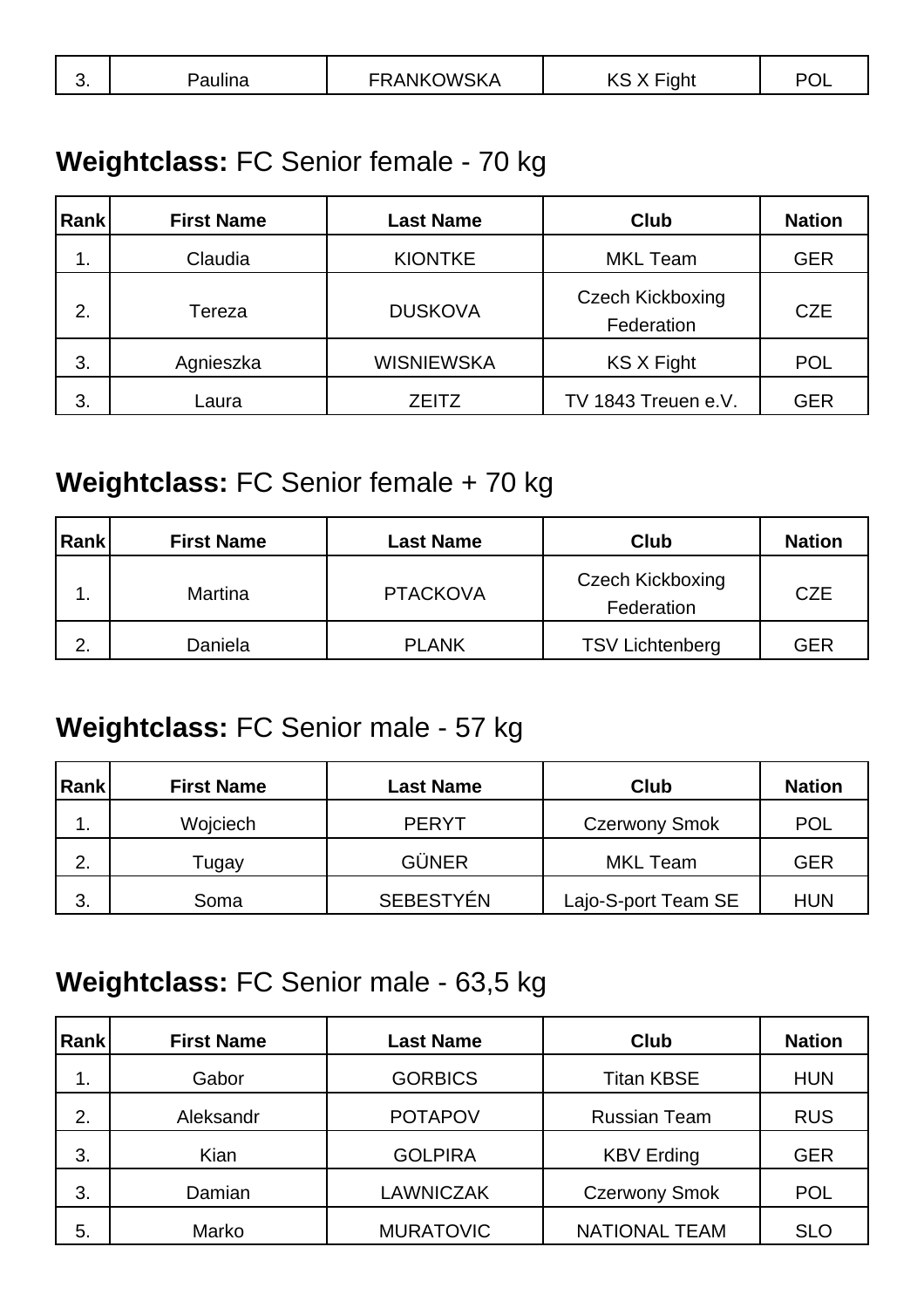|  | v. | 7 M.I | <br>the contract of the contract of the contract of the contract of the contract of the contract of the contract of |  |  |
|--|----|-------|---------------------------------------------------------------------------------------------------------------------|--|--|
|--|----|-------|---------------------------------------------------------------------------------------------------------------------|--|--|

### **Weightclass:** FC Senior male - 67 kg

| Rankl | <b>First Name</b> | <b>Last Name</b>   | <b>Club</b>              | <b>Nation</b> |
|-------|-------------------|--------------------|--------------------------|---------------|
| 1.    | Nickolaj          | <b>CHRISTENSEN</b> | <b>Denmark</b>           | <b>DEN</b>    |
| 2.    | Dennis            | <b>SCHMIDT</b>     | TV 1864 Altötting        | <b>GER</b>    |
| 3.    | Kajetan           | <b>KIERSTEIN</b>   | <b>Czerwony Smok</b>     | <b>POL</b>    |
| 3.    | Piotr             | <b>ODWAZNY</b>     | <b>Czerwony Smok</b>     | <b>POL</b>    |
| 5.    | Sascha            | <b>SPRINGER</b>    | Combat Berlin e.V        | <b>GER</b>    |
| 5.    | Jarkko            | <b>JUSSILA</b>     | wasa fightsport          | <b>FIN</b>    |
| 5.    | Nikolaj           | <b>RIDE</b>        | Fight - Club Oberfranken | <b>GER</b>    |

### **Weightclass:** FC Senior male - 71 kg

| Rank | <b>First Name</b> | Last Name        | <b>Club</b>                           | <b>Nation</b> |
|------|-------------------|------------------|---------------------------------------|---------------|
| 1.   | Ufuk              | <b>SEVEN</b>     | <b>FS Team Becker</b>                 | <b>GER</b>    |
| 2.   | Gregor            | <b>STRACANEK</b> | <b>NATIONAL TEAM</b>                  | <b>SLO</b>    |
| 3.   | Mario             | PODLUZANSKY      | <b>Czech Kickboxing</b><br>Federation | <b>CZE</b>    |

### **Weightclass:** FC Senior male - 75 kg

| <b>Rank</b> | <b>First Name</b> | <b>Last Name</b>    | <b>Club</b>                               | <b>Nation</b> |
|-------------|-------------------|---------------------|-------------------------------------------|---------------|
| 1.          | <b>Marek</b>      | <b>PROCHAZKA</b>    | <b>Czech Fullcontact Union</b>            | <b>CZE</b>    |
| 2.          | Alexander         | <b>HAIDAMAK</b>     | <b>Hessischer Kickbox</b><br>Verband e.V  | <b>GER</b>    |
| 3.          | <b>Baris</b>      | <b>SEVEN</b>        | <b>FS Team Becker</b>                     | <b>GER</b>    |
| 3.          | Safiullah         | <b>SAMADI</b>       | KICK FOR FUN - TaeBO<br>und Kickboxverein | <b>AUT</b>    |
| 5.          | Hassan            | <b>ABDULMAJIDOV</b> | Liege Point-Fighting Club                 | <b>BEL</b>    |
| 5.          | <b>Michal</b>     | <b>POPIELA</b>      | <b>KS Dragon Gorzów</b><br>Wielkopolski   | <b>POL</b>    |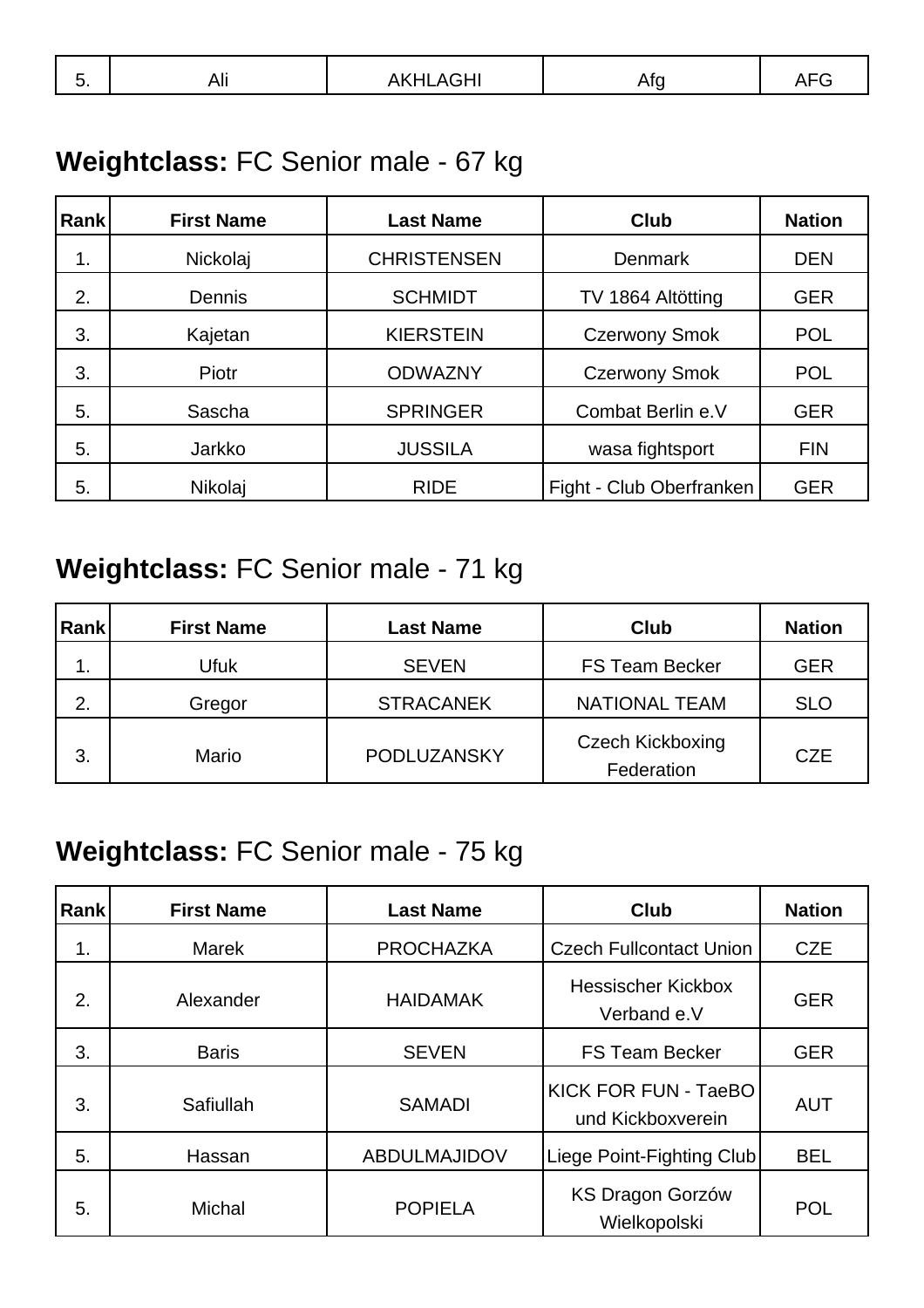### **Weightclass:** FC Senior male - 81 kg

| <b>Rank</b> | <b>First Name</b> | <b>Last Name</b>    | <b>Club</b>                                                 | <b>Nation</b> |
|-------------|-------------------|---------------------|-------------------------------------------------------------|---------------|
| 1.          | Christoph         | <b>STEINLECHNER</b> | Kickbox Club und<br>Kampfsportcenter Wörgl<br>Fight for Fun | <b>AUT</b>    |
| 2.          | Daniel            | <b>NAVARA</b>       | <b>Czech Fullcontact Union</b>                              | <b>CZE</b>    |
| 3.          | Alex              | <b>DRIGA</b>        | <b>FS Team Becker</b>                                       | <b>GER</b>    |
| 3.          | Tomasz            | <b>BOROWIEC</b>     | <b>Czerwony Smok</b>                                        | <b>POL</b>    |
| 5.          | Miguel angel      | <b>LOPEZ GIL</b>    | Hispania Team                                               | <b>ESP</b>    |
| 5.          | <b>Stefan</b>     | <b>WOLFRUM</b>      | Verein für thailändische<br>Kampfkunst                      | <b>AUT</b>    |
| 5.          | <b>Marcel</b>     | <b>DRENKWITZ</b>    | Trainingsraum<br>Braunschweig                               | <b>GER</b>    |
| 9.          | <b>Patrick</b>    | <b>GRABNER</b>      | Kickbox- Union<br>Pischelsdorf                              | <b>AUT</b>    |

### **Weightclass:** FC Senior male - 86 kg

| <b>Rank</b> | <b>First Name</b> | <b>Last Name</b>  | <b>Club</b>                              | <b>Nation</b> |
|-------------|-------------------|-------------------|------------------------------------------|---------------|
| 1.          | Atilla            | <b>TULUK</b>      | Kangoos Fit & Fight Club                 | <b>GER</b>    |
| 2.          | Daniel            | <b>SVOP</b>       | <b>Denmark</b>                           | <b>DEN</b>    |
| 3.          | Emanuel           | <b>MACHULIK</b>   | <b>Hessischer Kickbox</b><br>Verband e.V | <b>GER</b>    |
| 3.          | Konstantin        | <b>FILATOV</b>    | <b>FS Team Becker</b>                    | <b>GER</b>    |
| 5.          | Gabriel           | <b>PEMPEL</b>     | <b>KBV Erding</b>                        | <b>GER</b>    |
| 5.          | <b>Bartosz</b>    | <b>PARADOWSKI</b> | <b>Czerwony Smok</b>                     | <b>POL</b>    |
| 5.          | Pawel             | <b>STRYKOWSKI</b> | <b>Czerwony Smok</b>                     | <b>POL</b>    |
| 5.          | Christoph         | <b>MALLITS</b>    | Kickbox Club Rohrbach                    | <b>AUT</b>    |

#### **Weightclass:** FC Senior male - 91 kg

| Rank | <b>First Name</b> | Last Name | Club | <b>Nation</b> |
|------|-------------------|-----------|------|---------------|
|      |                   |           |      |               |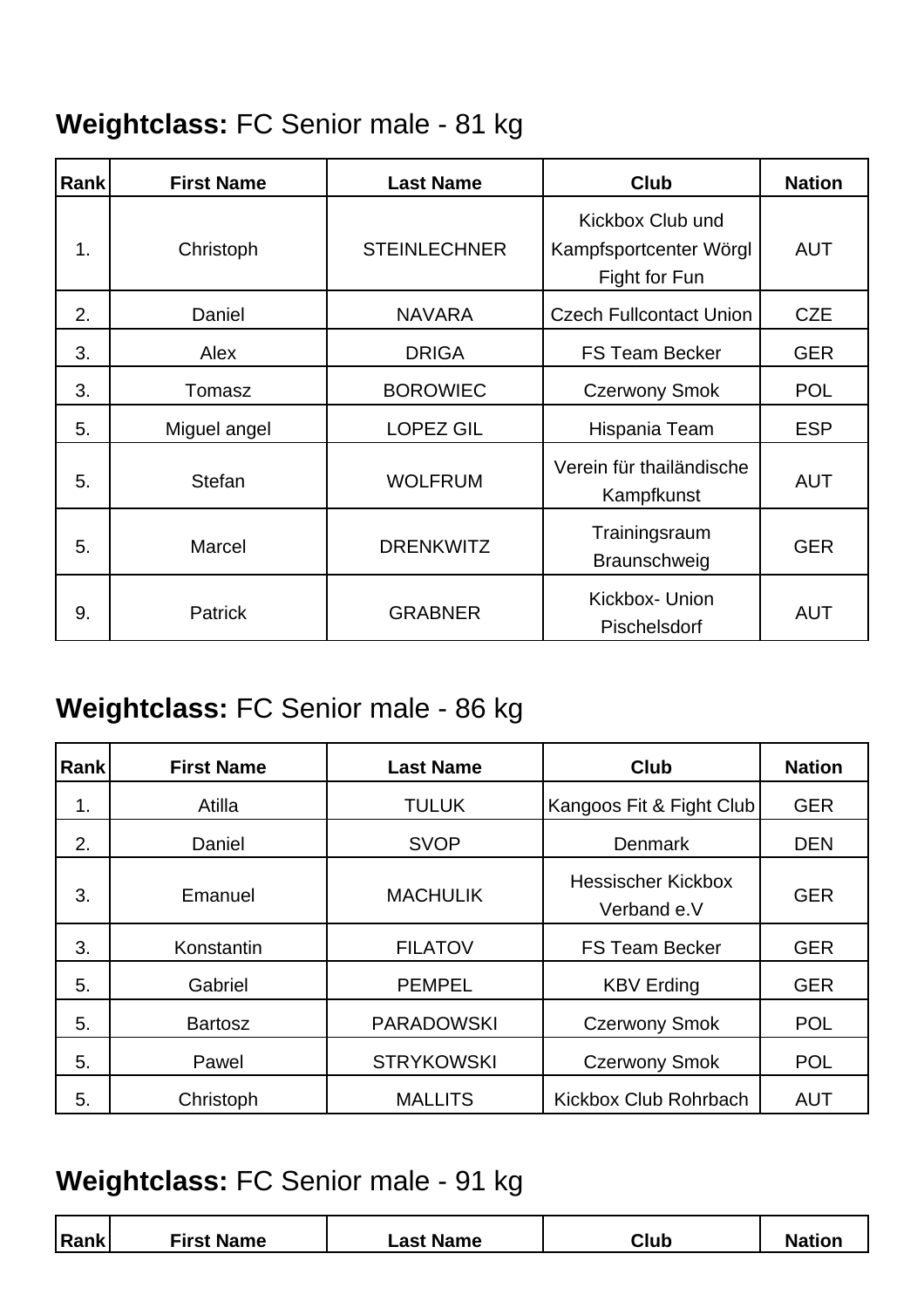|             | Miklós | TIPPANUCZ    | Lajo-S-port Team SE | HUN |
|-------------|--------|--------------|---------------------|-----|
| <u>. . </u> | Arpád  | <b>SZABO</b> | Lajo-S-port Team SE | HUN |

#### **Weightclass:** FC Senior male + 91 kg

| Rank | <b>First Name</b> | Last Name        | Club                 | <b>Nation</b> |
|------|-------------------|------------------|----------------------|---------------|
| ι.   | Tomasz            | <b>PIECHOCKI</b> | <b>Czerwony Smok</b> | <b>POL</b>    |
| 2.   | Artur             | <b>KUBIAK</b>    | <b>Czerwony Smok</b> | <b>POL</b>    |
| 3.   | Ardit             | <b>KRASNIQI</b>  | Tae Kwon Do Baden    | AUT           |

#### **Weightclass:** K1 Senior male - 60 kg

| <b>Rank</b> | <b>First Name</b> | <b>Last Name</b> | <b>Club</b>                    | <b>Nation</b> |
|-------------|-------------------|------------------|--------------------------------|---------------|
| 1.          | Krzysztof         | <b>OLSZEWSKI</b> | Palestra Warszawa              | <b>POL</b>    |
| 2.          | Alper             | <b>MEMIS</b>     | <b>WAKO Austria</b>            | <b>AUT</b>    |
| 3.          | Martin            | <b>GRUBER</b>    | <b>WAKO Austria</b>            | <b>AUT</b>    |
| 3.          | Zekria            | <b>REZAI</b>     | Kampfsportcenter Tosan<br>Wien | <b>AUT</b>    |
| 5.          | Tadej             | <b>DEVETAK</b>   | <b>NATIONAL TEAM</b>           | <b>SLO</b>    |

### **Weightclass:** K1 Senior male - 63,5 kg

| Rank        | <b>First Name</b> | Last Name     | Club                     | <b>Nation</b> |
|-------------|-------------------|---------------|--------------------------|---------------|
|             | Sándor            | <b>GRÓNAI</b> | Unicentrál Bulls         | <b>HUN</b>    |
| <u>. . </u> | Redžo             | <b>LJUTIC</b> | <b>FIGHT CLUB GEPARD</b> | <b>SLO</b>    |

### **Weightclass:** K1 Senior male - 67 kg

| Rank | <b>First Name</b> | Last Name      | Club              | <b>Nation</b> |
|------|-------------------|----------------|-------------------|---------------|
| . .  | Krzysztof         | <b>IPOWSKI</b> | Palestra Warszawa | <b>POL</b>    |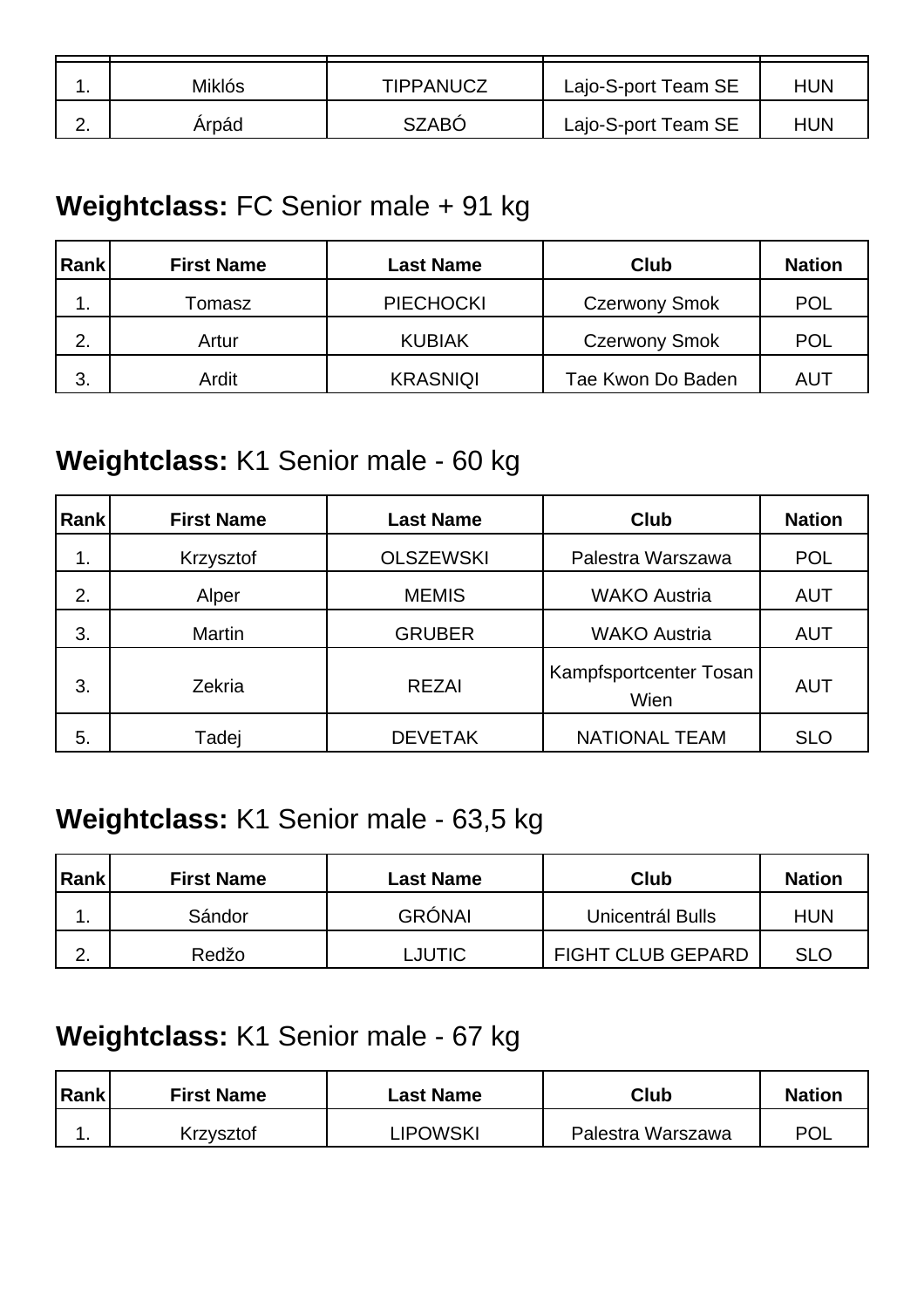| 2. | Mario     | <b>PICHLER</b>  | RS Gym Muay Thai -<br>Verein zur Förderung der<br>Sportarten Kick- und<br>Thaiboxen | <b>AUT</b> |
|----|-----------|-----------------|-------------------------------------------------------------------------------------|------------|
| 3. | Marc      | <b>RABL</b>     | Kampfsport-<br>Selbstverteidigung-<br>Fitness-Club Leoben                           | <b>AUT</b> |
| 3. | Sebastian | <b>ORTMANNS</b> | Combat Berlin e.V                                                                   | <b>GER</b> |
| 5. | Marton    | VÁSONY          | <b>TWINS GYM</b>                                                                    | <b>HUN</b> |
| 5. | Mitja     | <b>RADEJ</b>    | <b>NATIONAL TEAM</b>                                                                | <b>SLO</b> |
| 5. | Wolfgang  | <b>GOGER</b>    | Kickbox- Union<br>Pischelsdorf                                                      | <b>AUT</b> |
| 5. | Sebastjan | <b>BOGOLIN</b>  | <b>NATIONAL TEAM</b>                                                                | <b>SLO</b> |

## **Weightclass:** K1 Senior male - 71 kg

| <b>Rank</b> | <b>First Name</b> | <b>Last Name</b> | <b>Club</b>                                                                         | <b>Nation</b> |
|-------------|-------------------|------------------|-------------------------------------------------------------------------------------|---------------|
| 1.          | Piotr             | <b>TRYC</b>      | Palestra Warszawa                                                                   | <b>POL</b>    |
| 2.          | Piotr             | <b>SZLOSER</b>   | Palestra Warszawa                                                                   | <b>POL</b>    |
| 3.          | Zoltán            | <b>LASZÁK</b>    | Szigetszentmiklós Tököl<br><b>SE</b>                                                | <b>HUN</b>    |
| 3.          | Ferenc            | VÁSONY           | <b>TWINS GYM</b>                                                                    | <b>HUN</b>    |
| 5.          | Raimund           | <b>MÜLLER</b>    | RS Gym Muay Thai -<br>Verein zur Förderung der<br>Sportarten Kick- und<br>Thaiboxen | <b>AUT</b>    |

## **Weightclass:** K1 Senior male - 75 kg

| Rank             | <b>First Name</b> | Last Name      | Club                  | <b>Nation</b> |
|------------------|-------------------|----------------|-----------------------|---------------|
| . .              | Grega             | <b>SMOLE</b>   | <b>NATIONAL TEAM</b>  | <b>SLO</b>    |
| ⌒<br><u>. . </u> | Redouan           | <b>KOUBINI</b> | <b>WAKO Nederland</b> | <b>NED</b>    |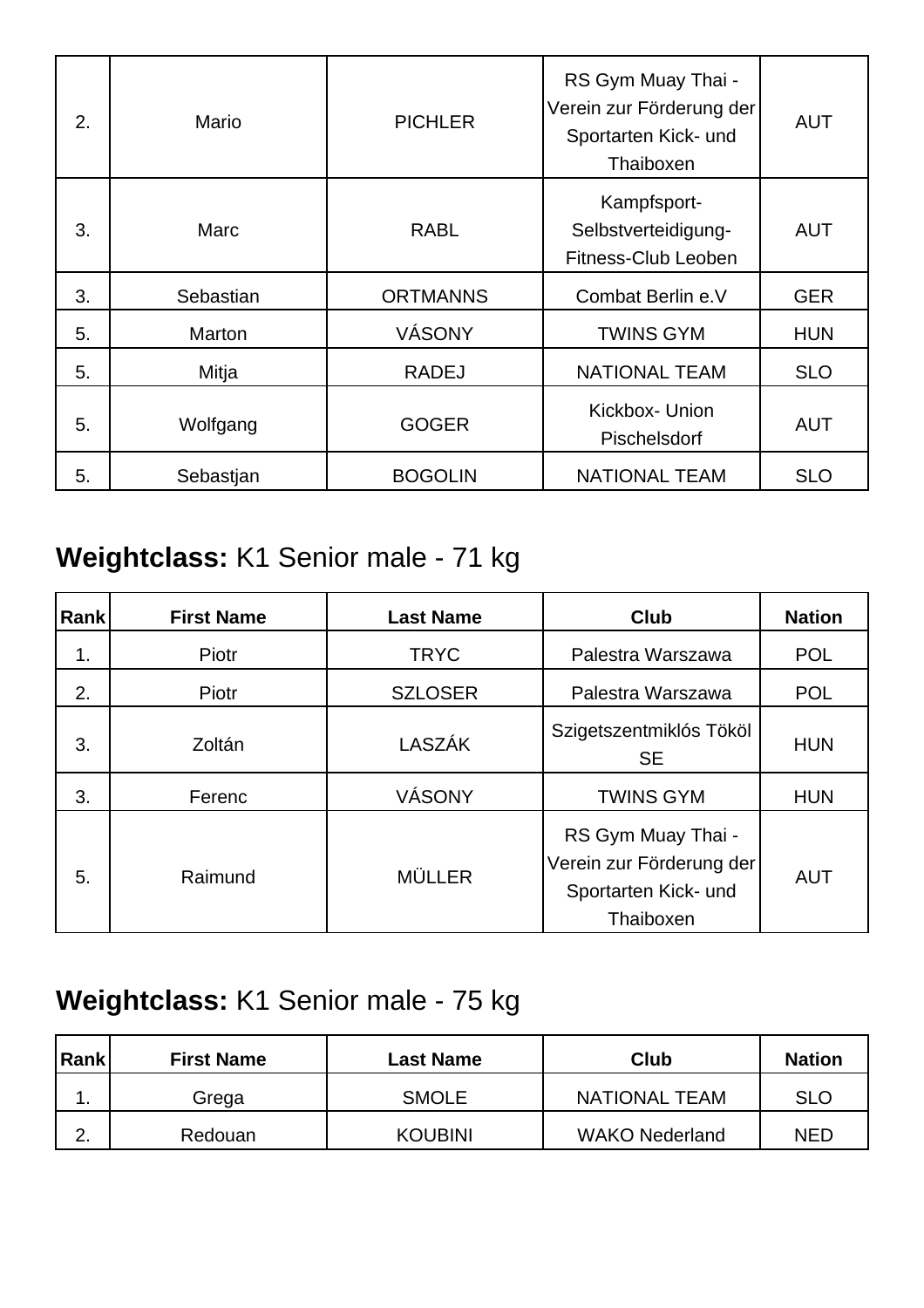| 3. | Andreas       | <b>KÖCHEL</b>    | RS Gym Muay Thai -<br>Verein zur Förderung der<br>Sportarten Kick- und<br>Thaiboxen | <b>AUT</b> |
|----|---------------|------------------|-------------------------------------------------------------------------------------|------------|
| 3. | Marek         | <b>PROCHAZKA</b> | <b>Czech Fullcontact Union</b>                                                      | <b>CZE</b> |
| 5. | <b>Michal</b> | <b>POPIELA</b>   | <b>KS Dragon Gorzów</b><br>Wielkopolski                                             | <b>POL</b> |
| 5. | Gyula         | <b>HORVÁTH</b>   | Unicentrál Bulls                                                                    | <b>HUN</b> |

### **Weightclass:** K1 Senior male - 81 kg

| Rank | <b>First Name</b> | <b>Last Name</b>    | <b>Club</b>                                               | <b>Nation</b> |
|------|-------------------|---------------------|-----------------------------------------------------------|---------------|
| 1.   | <b>Bujar</b>      | <b>BALAJ</b>        | Combat Berlin e.V                                         | <b>GER</b>    |
| 2.   | Miguel angel      | <b>LOPEZ GIL</b>    | Hispania Team                                             | <b>ESP</b>    |
| 3.   | Pawel             | <b>GIERZYNSKI</b>   | Palestra Warszawa                                         | <b>POL</b>    |
| 3.   | Adrian            | <b>SCHIMETSCHEK</b> | Sportverein Tae Kwon<br>Do Kumgang Wien                   | <b>AUT</b>    |
| 5.   | Kristian          | <b>MJATOVIC</b>     | Kampfsport-<br>Selbstverteidigung-<br>Fitness-Club Leoben | <b>AUT</b>    |

### **Weightclass:** K1 Senior male - 91 kg

| <b>Rank</b> | <b>First Name</b> | Last Name      | Club                           | <b>Nation</b> |
|-------------|-------------------|----------------|--------------------------------|---------------|
| ι.          | Labinot           | <b>ZEKAJ</b>   | <b>WAKO Austria</b>            | AUT           |
| 2.          | Karim             | <b>MABROUK</b> | <b>WAKO Austria</b>            | <b>AUT</b>    |
| 3.          | <b>Stanislav</b>  | <b>GODLA</b>   | <b>Czech Fullcontact Union</b> | CZE           |

### **Weightclass:** K1 Senior female - 56 kg

| Rank | <b>First Name</b> | Last Name        | Club                           | <b>Nation</b> |
|------|-------------------|------------------|--------------------------------|---------------|
|      | Michaela          | <b>KERLEHOVA</b> | <b>Czech Fullcontact Union</b> | <b>CZE</b>    |
| 2.   | <b>Nikol</b>      | <b>GRUBEROVA</b> | <b>Czech Fullcontact Union</b> | <b>CZE</b>    |
| 3.   | llse              | <b>BOEHLEE</b>   | <b>WAKO Nederland</b>          | <b>NED</b>    |